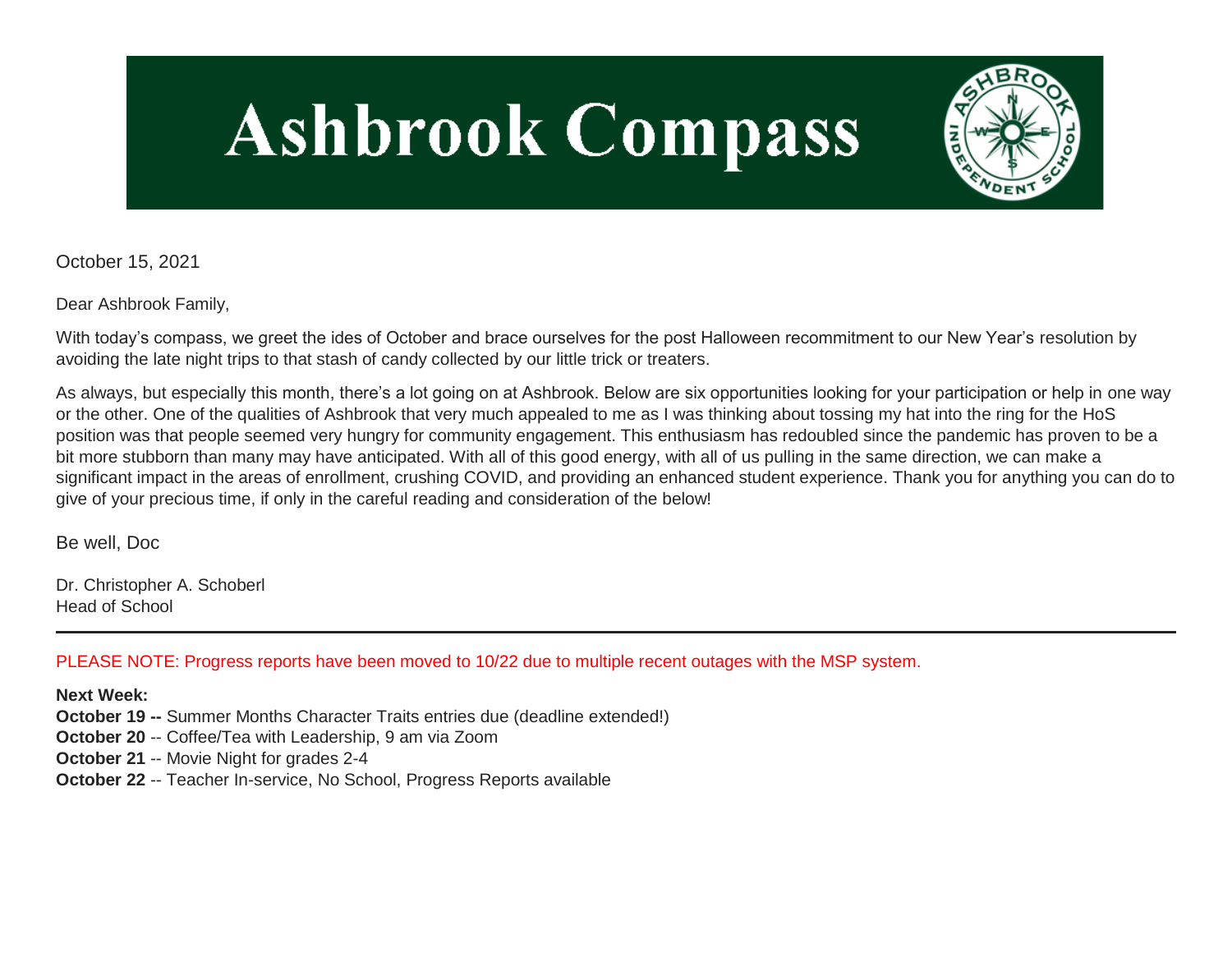**Upcoming Dates: October 25 or 26 -- Pumpkin carving entries are due October 27** -- Last Day of Socktober and October Admissions Event **October 28** -- Picture Retakes **October 29** -- Ashbrook Spooktacular

**[2021-22 School Year Event Calendar](http://link.mystudentsprogress.com/ls/click?upn=t3AI3kjK1Pyk9qPfHnOahelBVVSIlRAa3GeSLMbkINmgHr3guxrPuqfp-2Bh-2FJW4nCZ4g8Gi3XkGXC-2FKATZbsSvlLtGaxynoxi8rg7wuoRjJ9ogb5HbX999Eip-2FZE6wLdBt-2FZXHJBS6zquMLtzN9wyAf-2BwWQPV3rI3lDDknuQ1JHMBzJ8gUYT-2F7YzNEwZY9IsL01sHprQ-2FIDOi-2FxvxQxcWetx3uPiVsOO-2BTqPctwW7ytf9RkxC1x3UjTIEBtRaqxRocHrr-2BmciBR4-2BJ-2F9FRK9RIbCVijz3zpNIIcd4PIsUMddSSVNBf6Erlmv-2BHBcLMpY-2BXATDQ1ruaOReFDZmWYSBv8U-2FG-2FKOr0yEkAwqSdMzdcQ3gq4Z79RZNOTZP4nGap5-2B4nzc4nIf29OyD3NhvJHQaLkc85sE-2FfYbPaGyyk6H2FOzJRYThJmT37US6LpTrGNlh9HxVTLYe1LpjcNTBXNJsSKlp-2BAa-2BVuGTdE8v33fTt9-2BgR-2BE9tSlDPzhNHxWPZ2RZ535aLRz3SoCCiPZR3EABfh4FMKDRC4z2q-2Bvjvbtim7SOD4kDD2r5XYSDBe4a3bcI5fNds6iRAQWmj3uDnwn3-2B3tKuGNT1JKaRpJXKTgGLzWZLAnNUo4fvdQC77H83vaK-2BM8PCeLuljt-2FRAsnx0cP-2FGdRouESOyMOB5ORkT-2BH-2Bkw4hRRiiTCpe61BsZqpA-2Butqcc_1PndbFfBoQGSZbxwXHHEexw3B2F0fG-2BUmuXm6a-2BX-2BzswNDzDEkCCQHprs6NZrRojRJ7SgLZ3Tgg3CrPtJSKtJgGxfbWqolqIB1PEGFoh-2BJ7DHsoVbEnubEQJuvFeO85JTcY8yiVWzaW7564BFzvWm7v2bdsdWCy67zizpXNXA-2BBKmwFY4LXcGq8mSgtM40MtZUiHMRUqnFHAus3Ni47k8epyH3Fum2Ok2rxmCsmEqwo28-2BUfzLZCEu0SSjx8E1QfUcpTgxFxgacSdVrfgmziQB7XESR3-2BbLbn8GJ2fsudWMV8SPP1sjvbIrVJDenRMl6a-2F8YdW9k1k4TIXA5SYlJTfK17e7LfAkMfbBRK-2BaLzwNsHZn3CAczbT94TPk-2FtJTYVpxC42BTOzsQ6U2qruHpX-2BGfadywkJZIn3uREvnOL9Gkhjkghxs6rJTkGa7DGuZl)**

#### **Playground areas after school are off limits**

After school, please do not allow your children to play on the playground structures and equipment after school. These areas are off limits to students after school because we still have programs in cohorts using these spaces and we need to follow our sanitation safety protocols.

#### **Coffee/Tea with the Leadership**

This month, Doc and Mrs. Sechler are hosting the first of our monthly "Leadership Coffees" for parents, on Zoom.

Kindly RSVP and send us your questions ahead of time **[HERE](http://link.mystudentsprogress.com/ls/click?upn=VpBe6Z9t6RkEC4qAoQCeri-2FFFh7llDqKppeMq4GAyjRWQxckQw26M-2Bv6Io9sYjjz6W46CCH-2BubvpuVA63wKWOQQJss8C6Vt0wfy2dMmIAlPCF1ws7NpquVMTlBHkjSNygp1Q4BVNatlJxkvTtJdWaH8mC55iZ7bU9YEXcPleWTo-3Dzq-j_1PndbFfBoQGSZbxwXHHEexw3B2F0fG-2BUmuXm6a-2BX-2BzswNDzDEkCCQHprs6NZrRojRJ7SgLZ3Tgg3CrPtJSKtJgkf9AFjPSewZDu3yyUzIXD-2Bzf-2BfpuHj6SG7ynNrNlxDMo0dQFOqgg4zeLU-2B4Rn1Pm7HEjvDRFP9u8NWRPQdlpc8uMTOsu3Bs-2Btynr2kMzfLqV1EpwB-2Fy0uumF3G3r77bnPfAQLxeeCKuD5jP0DzuKCuOxdCbRs1Pk7OKl2nfHzLL1JZiTLlp7875DK5i2ONPp1iW-2B48dY0Z6dsXn3dfm7591-2Fa7-2BoThxAE6BNgwEVmBnZUeKFw2Yeb5iM5CsPnKXFa2u5tv4ewsiVjVCGYyMsKS9AYhaiS9YFvu0Xlqz9lsi1tQJeO7pFSjpmstc8fjdJitzdT-2F-2BPmu-2BAYrp15hnVWe2qImsZCiPddQNuVn6ssb)** (but by 10/20, end of the day), so we can prepare for an hour that is most useful to you (we will also entertain live questions, if time). One topic we will definitely be covering is the upcoming Parent/Teacher Conferences and how they will work.

Zoom link is **[HERE](http://link.mystudentsprogress.com/ls/click?upn=t3AI3kjK1Pyk9qPfHnOahVHSbYzauVLYKYoEWEsrFvB-2FXc9uXhlOxSXqhR8EclHag0zaHvkZkC18KUnySmwOTICPUsJWF5RCbuUHy2b39xOMe4IEeRjt3pfXZmTg1uMWFiaC_1PndbFfBoQGSZbxwXHHEexw3B2F0fG-2BUmuXm6a-2BX-2BzswNDzDEkCCQHprs6NZrRojRJ7SgLZ3Tgg3CrPtJSKtJrvhOAFYIZHpsCq3MTJK05L68DMzY-2BzagiWdOJ4PN-2BLbBZf0Jw84pdS-2BI6sUbiNW0y7k2PFtrPca0b90uh96b6W1AnPzuMaMy1SXXc-2F6jvcBAmRSgsAgkUhNETnPR6PYiqyvLjnUzeW3vB3CMSwbrqGwM0FJstK-2ByKEXHOFEv6ZPh4h9st5mgJH4ZUw-2FLeHakGSNgJ09yFL3IrR55h94H4-2BBkBUSpY5uIHgtU7R74bK1nHtm5o29aFmQPKhDPqRS6Rlb8HsqPDuTFaFoJBI0sbad24-2B9vLWQ2Rm8-2Fe7EkYFyQW81ErI787pZT6oQK6PEn7s4DI3-2FH7HUCG38p5RaiHqRakPNXKvog-2FRBWT9oTo-2BQ)**. Meeting ID: 794 1777 1765 Passcode: 65uERb

**STUDENT CONTEST: Summer Months Character Traits -- Deadline Extended: Lower School and Middle School Category Added**

**We currently have one full class and two individual student submissions… all Lower School! Let's go Middle School!**

Are you a student who has some thoughts about what three traits we should add to our Character Trait list for the summer months? Would you like to win a snazzy long sleeve Ashbrook t-shirt AND a free dress day for your entire class? If so, write Doc a note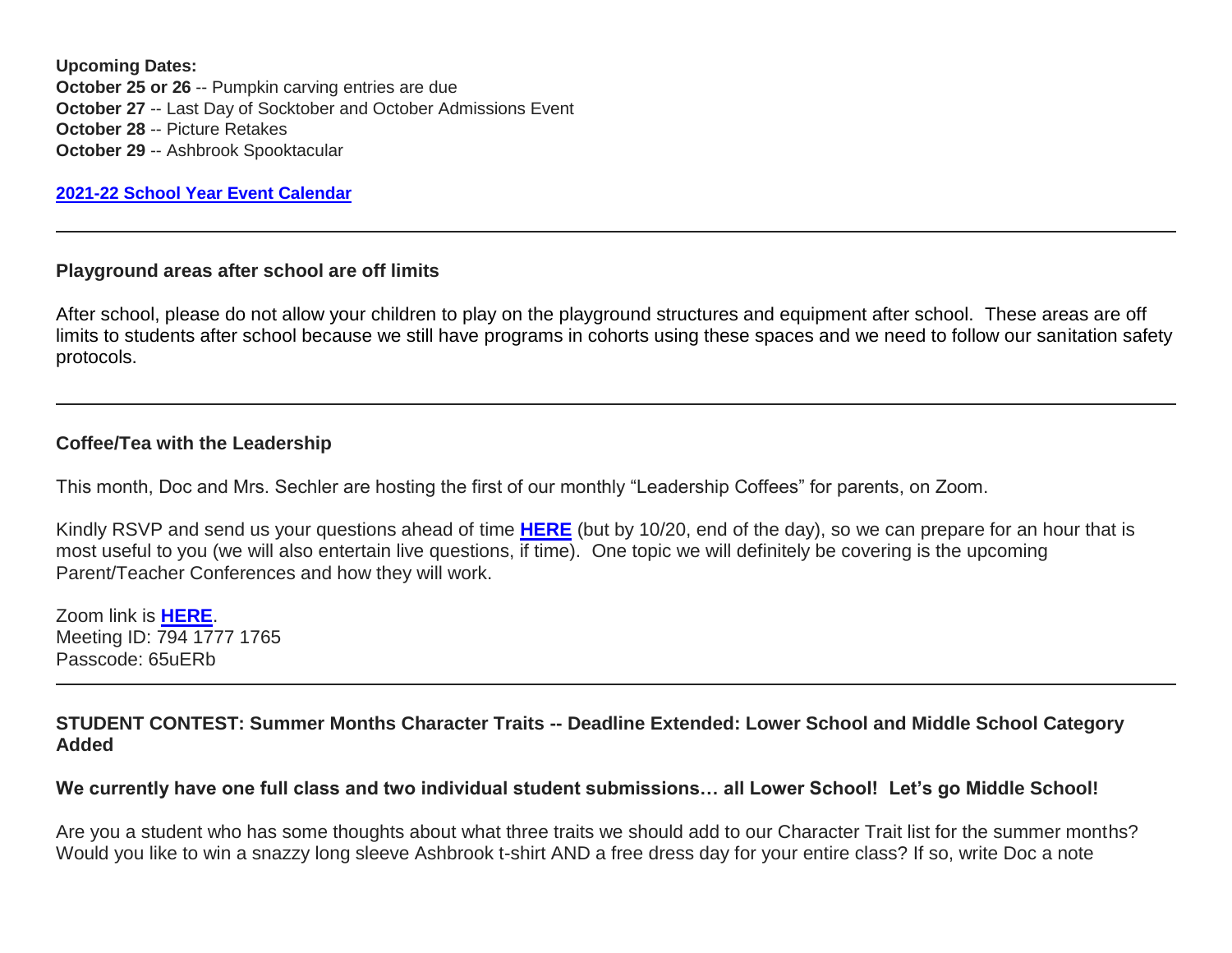according to the following instructions: On a single page, describe each trait and its month and WHY you think it would be important for Ashbrook to adopt (due by the first bell of the day on Tuesday 10/19).

# **October Admission Event being Advertised on FaceBook and elsewhere**

Know anyone who might be interested in learning more about our School? Please let them know (and of course, you are always welcome!) about this upcoming event:

### **Education as Opportunity: Lifting Up the Bottom vs. Pushing Down the Top October 27th, 6:30-8:00PM**

Join the Ashbrook Head of School Dr. Chris Schoberl and members of the Ashbrook mathematics and science faculty as they address how Ashbrook works to provide every student with the opportunity to be their best selves. Learn how Ashbrook allows students access to math and science courses based on their current state of understanding and their level of interest rather than solely upon grade level. Finish this meeting with a virtual walking tour of our beautiful campus and a Q and A session to address your thoughts. More information can be found **[HERE](http://link.mystudentsprogress.com/ls/click?upn=VpBe6Z9t6RkEC4qAoQCerkRqVNRJCi4SE2bZPjoSvlxhj4mrrx4sF5albLPCxerkfKVfGjO7yszFnTj4bKrODN49rneal2-2FX7vX7I0MKuBUpD8ryUaIZJactz2aNWd-2B7BZ8igC5f6YbdDCgFU5Rjmw-3D-3DUnf2_1PndbFfBoQGSZbxwXHHEexw3B2F0fG-2BUmuXm6a-2BX-2BzswNDzDEkCCQHprs6NZrRojRJ7SgLZ3Tgg3CrPtJSKtJqxN-2BujvQIwDnILfNSkPoWCK8H74Wm8-2FrXkmccg6C4bPP6qf2euW300MrlvnYOCLbsojCyvkta4KwRzYPbC40-2FEcACBAONCCheHrLyF4uoDlf1OdaEs0dx8-2FLYYCutKyusmSi-2FTNYvC35-2FKO7rSBMLmUTYZRwMgEtLo-2FocIMtFkwBZZJPR56Vnot8qiqAx3nsLQbNmZdRsPFVYULFvVjQ8kA59g90pyIhuUxKWy-2Bq5R4H5VS8jyM0qTJWLNrcO19pgFeI0vbtWy3ehJ-2FYOStLHk67IPB-2FOWeA6bEI9Jb9o5onUEgsOTJGIVpcrrEjuxBNIlLO92pveLANxBdjLhpaUhwb9bNoP2eP2Vmyi2suJoJ)**. Kindly **[RSVP here](http://link.mystudentsprogress.com/ls/click?upn=VpBe6Z9t6RkEC4qAoQCernsp8HCBMjyTYLa4-2FtRs-2FrjZT4xe8StcRw4RHC-2BrJflqZIqF5vSyFA4Ah5HB6jNgaCTBh-2F9vzIxb863G74DKTEGNSzVXvspBZ34U7O0uSwtX95zEEin2T3SzSK77tzuLMA-3D-3DhVm5_1PndbFfBoQGSZbxwXHHEexw3B2F0fG-2BUmuXm6a-2BX-2BzswNDzDEkCCQHprs6NZrRojRJ7SgLZ3Tgg3CrPtJSKtJkjYOaD0jdnd0speEAz4C4CC4i86-2B8ZSAilthAU5oFXuwVQcLZiUXDBA2yyBG4JSHStzX-2Ffld7t2VhT-2FuT8vyzcR6FnYmUxvX1-2B96Vjh0uZhNEORFTGJThk7rWkt31WZ1hFRnBQ9poXx7epPkuY1PveE3kKDRDV1LYeb-2FjYBrQ9Wp559-2BcZwuek1NZkzUwysuyb2EWx5kmgmXirem3QkxRjwG6fOUWsMLxcQYbn-2BdASQ9VjmELlMMnENd0MurYsAqd9VAAPCMtCx6lfAU6hklFYvaAi7CFovif-2BejHQk0m6vz7Y5738-2BkZwn3CC4-2Fni5wFDL0-2FxD48mygfUc0-2BVxtIIgOMhB2SWfFiFyJSu8Bqy3)** and use **[this Zoom link.](http://link.mystudentsprogress.com/ls/click?upn=Lvt3LPM7A1sFVWVv8wsbu2RtUZ61Yhy5Rt20rBBhpJ110F0IBNqwCcUvVe0PYe8XK8rxhyG9uGIl97PB5e2EaosPWi09oEkhEdqjwk7vmKu4pyuqQfhQ7PeGybiDNv4kW__f_1PndbFfBoQGSZbxwXHHEexw3B2F0fG-2BUmuXm6a-2BX-2BzswNDzDEkCCQHprs6NZrRojRJ7SgLZ3Tgg3CrPtJSKtJlwHcQD8sqCnXqm2JNpU9dL-2F-2FM4TfwMgutSI6hCk7ISW-2FBBcE6RPTzBZTL7-2F1qlbrEqGIkOvh-2Br3DjtvYaWpcDZOu9IGBADEoqc33ffoCmdkpXw26-2BJEoxaB670Hmup6VgK7G5Rty8j4GPVNI3tMFQFB80OpUddbtfRPkJDSfC0tRRHjBg56Ky5-2Fpr0X3Z8WkB-2Bb9NXxm4Vb8D7ArDuZeqDQrvd-2BCWzdPd72wHb6E80rjXHiRxMR8KqvO5gxuIdOzUDgNB1Gm9z4ks2cv29QZ2gsrQWuVxApj5n5wSfWBtc1fKKMHct4yiVdUAf6zrHvOO6qhsrsE5uNyKJQWjWYx3k1EsMPEwxF7yvT5dTVGAxV)**

# **Ashbrook Talking Points**

Do you sometimes find yourself in conversations with non-Ashbrook families about Ashbrook? Would you like talking points to refer to when people ask you questions about our AWESOME school? If so, please choose your personal top 3 items from **[Doc's list](http://link.mystudentsprogress.com/ls/click?upn=VpBe6Z9t6RkEC4qAoQCerkRqVNRJCi4SE2bZPjoSvlzTD0HI4Wti75FiopqkUUnEHqyjk8EB-2BsYSiQl4fDp8a0EWPa1j0yn6mNZfRzpxhbSrmGj6LD1FwSisuTwGu-2Fwq6VQeo5agxOVsFvioURa8Wg-3D-3DhkX2_1PndbFfBoQGSZbxwXHHEexw3B2F0fG-2BUmuXm6a-2BX-2BzswNDzDEkCCQHprs6NZrRojRJ7SgLZ3Tgg3CrPtJSKtJkqUCsCyvWljxQkIamB8FglJDLQJg4n4sByBOG-2F-2BNULsvk9Fph18K1DcS-2BXF5BuxFt5opiDrZYzhDwAsVfVRPXJNCJymo0PE62mveI7xdQ2Ga7EEymOkCkEhfDhzU3UXFJMzAII-2FAxAP9-2BzdCo2501LUHE7k9tVzfg580uexqFlPO8jAwwYXkn3RUbouxLYxJtJS1EfZlgNrnHBzKJe9GPi-2B67XcomKeqm5PgtEnLMadStSLr63m79jozPw7VC14i1t08PvPNVWtAPJrraRa0E-2B2wa7YVooipzwSfXcoZnYB88UplH-2FJ8Vy1-2BZIa2lxYlGP8kprYQi1mVL9YFYVBheBu9cTULAcCd9f-2FW8AoZY7c)** and think about these as your "elevator pitch." Ashbrook Staff is currently working through their own thoughts on the topic and we will publish "an official talking points list" later this year, but please feel free to pull from Doc's list until then.

Keep in mind that in these discussions with non-Ashbrook parents, you may be asked to address "word on the street" misperceptions, and these are the main ones "out there":

Misconception: Prohibitively expensive and less than clear value added over other school choices

Fact: The cost of Ashbrook is well within the average range of private schools in the area.

Misconception: Questionable Inclusiveness of the Community or that Ashbrook is "elitist."

Fact: Ashbrook is a highly inclusive community, where diversity of all types is honored, and in which each person's individual gifts are highly valued.

Misconception: Muddy definition of "Academically Capable."

Fact: Perhaps the terms "Academically Curious" or "Academically Motivated" are better descriptors.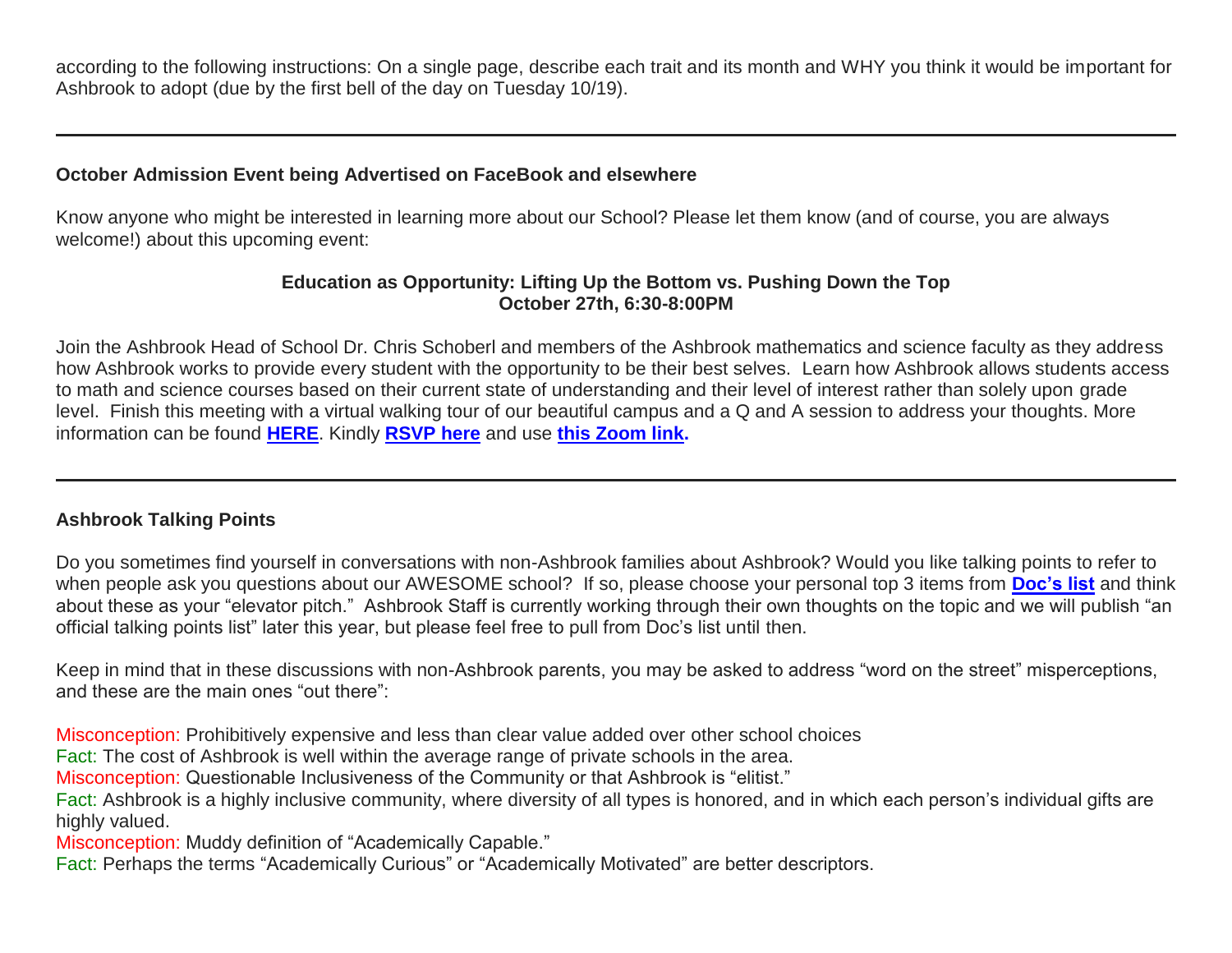Misconception: Leadership as inaccessible and not transparent. Fact: Current leadership makes it a point to be out front and available and is always accommodating.

#### **Ashbrook Rube Goldberg Machine Contest**

Are you a parent with some connection to a Corvallis area business, either directly or through someone you know? Would you like to join other area businesses and the OSU School of Engineering in the creation of an exciting STEAM contest hosted by Ashbrook this winter? If so, please view the preliminary materials **[HERE](http://link.mystudentsprogress.com/ls/click?upn=VpBe6Z9t6RkEC4qAoQCerkRqVNRJCi4SE2bZPjoSvlyQoeU-2FIMLvrrQLugoxaQDi4hBir2PlvtR1m1s3i4Q-2F8ZtbmNMAAmHZgcKYEJ-2FvJ73jteYeK25VK8uh2z05jsqh1liEV0kR6KEK9zTqAq-2B0Ng-3D-3DsP6-_1PndbFfBoQGSZbxwXHHEexw3B2F0fG-2BUmuXm6a-2BX-2BzswNDzDEkCCQHprs6NZrRojRJ7SgLZ3Tgg3CrPtJSKtJrcKvWtm8yac4-2FQCoCn1427xxWbIE6ECu5SoIBfsZhyLJugQY9tkc5GpWdcgzpPNqL0Ar6BSQfuyPKzMmH9lNpflCTWLB-2BpTGc9X8KpdaQ1HKjW0sjeukq9ja0RY8dNt2oH8DhVtMymU-2Bs-2B5fyeqL7L84v1Q6DAWcboCgceGjRfsCFKJ6cI0eToNcHl2lpJLBcO7DKa-2BghIQs-2BRWeUOIU8njxkAK3j-2FUXjBk-2FkAQubVX3fxDvoV61OtEe1pcsDOD5icpfraHZ89qKhrc623J1re6WqxRT2FnJx2eOp4n1Oz3TO5QHQt1PgwdnqO9j4sp64j-2BPPdJ4c4WUXh-2F8Vc1hvrQkcAWGXgL5jJOz3BI-2F6wY)** and consider being a Sponsor, Collaborator, or Partner!

We are looking for 10 Sponsors to donate \$500 to the contest and their business logo/name will be included in all contest promotional materials, including fliers, ads, and contest t-shirts.

We are looking for 5 Collaborators to donate \$1000 and they will receive all of the Sponsor benefits plus one company representative will be invited to consult in program development, help choose 10 teams from those that apply, and judge on contest day.

We are looking for 2 Partners to donate \$2500 and they will receive all of the Collaborator benefits plus one company representative will be invited to help choose the task to be performed and provide one Chief Judge (for a total of 2) who is responsible for overseeing the OSU student judging team and process.

If this sounds like your cup of tea, please be in touch with Doc by November 15.

#### **Pumpkin Carving Contest!**

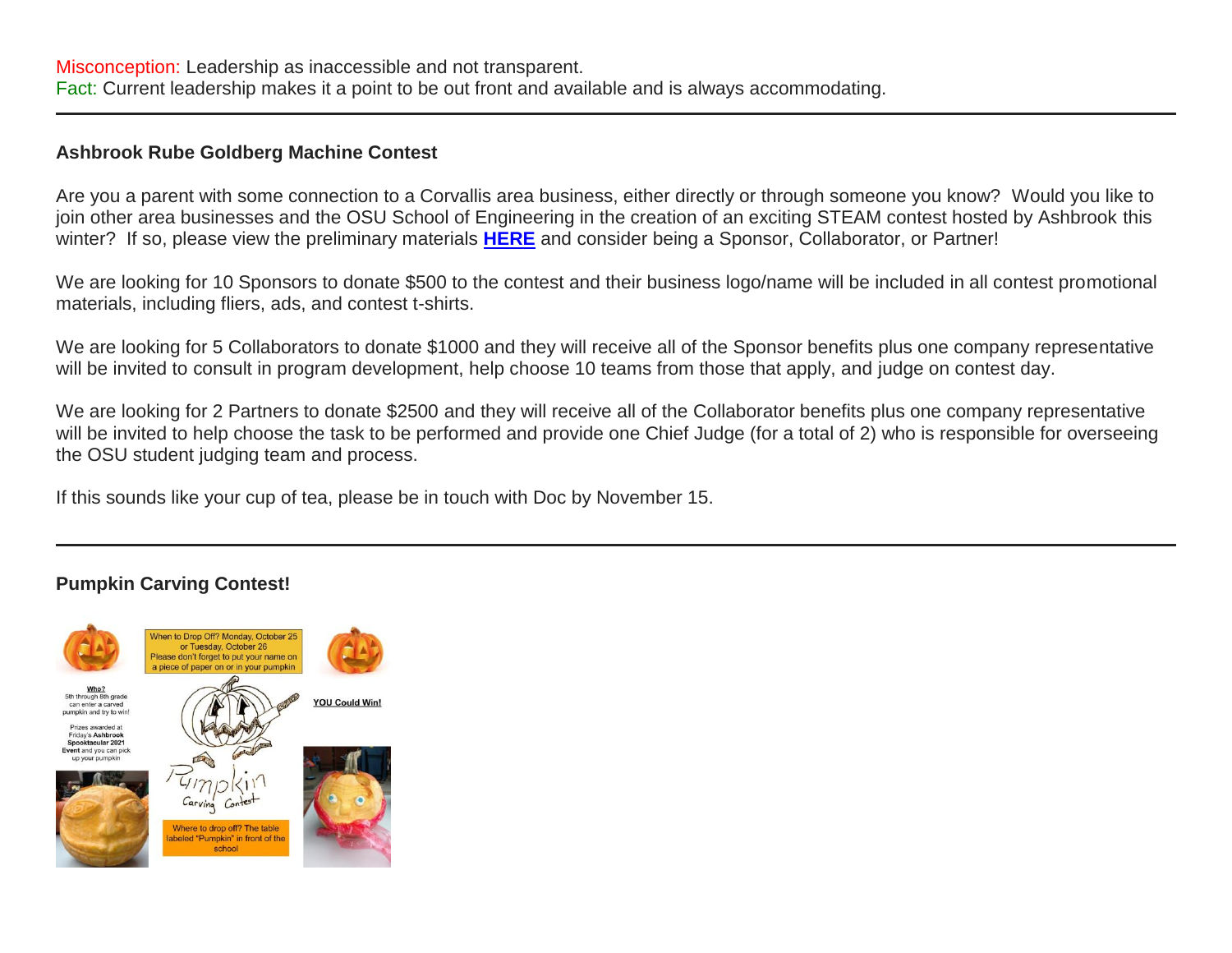### **Apply to be an AAAA at Ashbrook**

Are you interested in applying to be a AAAA (Ashbrook Adult Admission Ambassador)? If selected, you would commit to being accessible (I guess that would make you an AAAAA!), via email, to prospective families engaged in some stage of the admission process. To provide this access, Ashbrook IT will give you an email alias for your website profile (which would look very similar to the profile **[HERE](http://link.mystudentsprogress.com/ls/click?upn=VpBe6Z9t6RkEC4qAoQCerkRqVNRJCi4SE2bZPjoSvlzimYlXtZ4BgnvOTiYIdH1aFO5wiRsMFgAuIJWWpG6uFZ8Va3vqO0KLZ6GEpylEIMh9soVujh17Xj9Fxl7Wm9YOSVZMd3WUiiYlhZgtiWqRpQ-3D-3DUGhz_1PndbFfBoQGSZbxwXHHEexw3B2F0fG-2BUmuXm6a-2BX-2BzswNDzDEkCCQHprs6NZrRojRJ7SgLZ3Tgg3CrPtJSKtJlomVgId4i4faq3QVpWzCtwCVjeLgnIoRTLTqbuNpV6z05LpaxCT4FmgJD5yQWsnidfA-2FijWGRab0GsFnviZJn14EQZnFpPhg946z-2FNRzpoUMKDYFerbXvlWitTO7p75z7deVWVGstgYY6eRRW6FwhhdFt-2Fhne6-2FxhHgtGHfjF0R7-2F-2B-2FBR66h3Zwa0DWtZsZlH0F6J9b3L75VLI1pbMmJNGzXhNo2g8AvhmBy49FMBS0r37msSdt51TKsh3LF028sfhEWZwITSvr0kGIG4X2Fn1zpAyOhwpGqKHhb-2FvALpKt6UOIG5iIA6us0ESmRq0tVJkQGySM04sKX2EK9m4wioETNgquOxjM9WaOilt8WJfj)** provided by Doc as a model). We are looking for 10 AAAAs who will be selected from a pool of applicants based on our effort to provide the greatest variety of perspectives to our hopeful applicant families. If you are interested, please upload a copy of what YOUR profile would look like beneath Doc's (through the link above), and we will be in touch.

# **Oregon Battle of the Books (OBOB) Update from Ms. Jerri**

The interest of students and parents in OBOB has been terrific! As of yesterday, 17 students have signed on to be team members and 10 parents have expressed interest in learning more about coaching or co-coaching. In Grades 3, 4, and 5, we have at least the minimum number of students needed to form teams, but there is absolutely room for others who would like to participate. In Grades 6 - 8, we are in need of at least one or more additional students to form this upper division team. Regardless of grade, if your student or you would like to be involved in OBOB, please email me as soon as possible at [jjessop@ashbrookschool.org.](mailto:jjessop@ashbrookschool.org) Ashbrook's OBOB registration deadline is October 31, but we will want to have team members and coaches identified prior to that date. Thank you for supporting this incredible opportunity for students to have fun and enjoy camaraderie with their friends and coaches while honing their reading skills and piquing their interest in a variety of genres!

Special note to parents interested in learning more about coaching: I will be holding an informational Zoom meeting on Tuesday, October 19, from 3:30 to 4:00. If you are unable to join the Tuesday Zoom, let me know when you are available so I can ensure you have the information you need. The Zoom link is **[HERE](http://link.mystudentsprogress.com/ls/click?upn=t3AI3kjK1Pyk9qPfHnOahdUXsXwKktIG8PjKMmDa563d2d1vQSZPqiElL-2FoJLlzQPgpQhCgXDQH01F9e1zws2fxO7LJY2-2BFD8EO6saCDDWVD1opAVokOgM0gAFRo-2FtKEBA-g_1PndbFfBoQGSZbxwXHHEexw3B2F0fG-2BUmuXm6a-2BX-2BzswNDzDEkCCQHprs6NZrRojRJ7SgLZ3Tgg3CrPtJSKtJj0Vls4WbbvMVqwtwD4W2HStFA59WoXdCqizo2tb6-2F-2FNqYFOpS-2F-2Bf86Qj6fy4mvveQVzspc0kH8xjtIfr93rKiWKVIr6smcxj4ex23-2F-2Ba0Dhr4NjG8UwF9rJLcRpcgsVNCHrKuP9EGsN-2BrafPDcW-2FZWdJwHY89hlqVAz0X5pwdPUExycQAztPYLVFZzT2jDMlqCCyktU-2BnXKytjbGXxxaZignL6zFkXPdrvepJXsrtSYD6exvV1IQOlnW11XoCcE-2B82yYkmzjusoRqA-2F1oyR4PT9tmNwaK0jxUcNosYls6McWODSjIyvyswIHSrRx2LMY-2F7fYdqvggkBNfXeOAJH-2BC4Xh0Kmxo2k77he-2Ft32WUp-2F)**. (Meeting ID: 860 8535 7233, Passcode: V1Ygqp)

# **Halloween Costumes**

Please remember when preparing for Halloween that your child's costume needs to be school appropriate. This means no blood, gore, or weapons. Students will come to school in their costume but please know that they will be outside for recess so regular shoes are required. Keep in mind that your student will be wearing their costume all day, so they need to be able to independently manage their costume during recess, PE, and when using the restroom.

Finally, even if the costume has a mask associated with it, your student will still be required to wear a face mask underneath.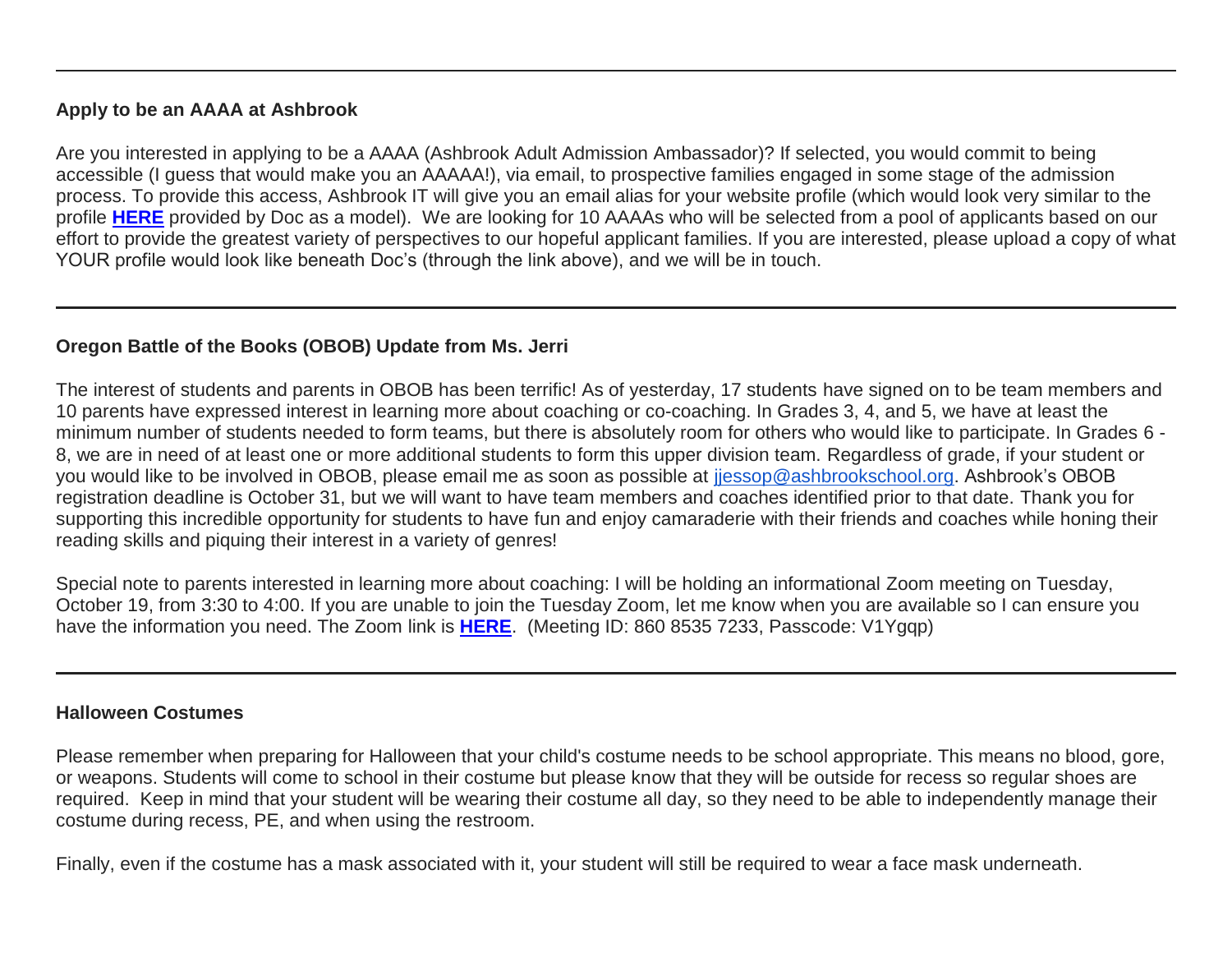# **2nd Annual Ashbrook Spooktacular is Friday, October 29!**

It's still going to be Covid safe but better than last year. We have created a unique Ashbrook event that lets everyone show off their costumes and decorate a vehicle to win a prize. The students will have a day filled with fun and adventure. To add a community outreach element, we are inviting Adams and Muddy Creek families to drive through our driveway of terror as they head off to their own celebrations.

If you want to participate in the car decoration part of the event, please sign up for a parking slot by contacting Mr. Olson at [eolson@ashbrookschool.org.](mailto:eolson@ashbrookschool.org) We need to know how many cars to save spaces for. There will be two car areas this year. The area for teachers will be just past the playground in the fire lane. The second will be for parents and will be in the upper parking lot on the music room side of the staff parking lot.

Prizes will be awarded to the scariest, funniest, most creative, and most original cars.

We will be broadcasting an event soundtrack over the FM radios for all the cars to play.

We do not allow overly violent or bloody costumes, and we do not allow displays of weapons.

The cars will have to be left for several hours so you should plan ahead. (Cars must be set-up by 12:30 pm and left until after student pick-up.) If you want to drop your decorated car off at the beginning of school and pick it up later in the afternoon, it will be safe as we will have people who will be watching them.

# **Picture Retakes**

Picture Retakes are scheduled for Thursday, October 28th. Please email Ms. Rachael by Wednesday, October 27 if your child will need their picture retaken and she will fetch them at their grade's scheduled retake time. No extra paperwork is needed, but please send the original photographs with your student to give back to the photographer.

To order retaken pictures, visit [mylifetouch.com](http://mylifetouch.com/) with the Picture Day ID: EVTCS44D3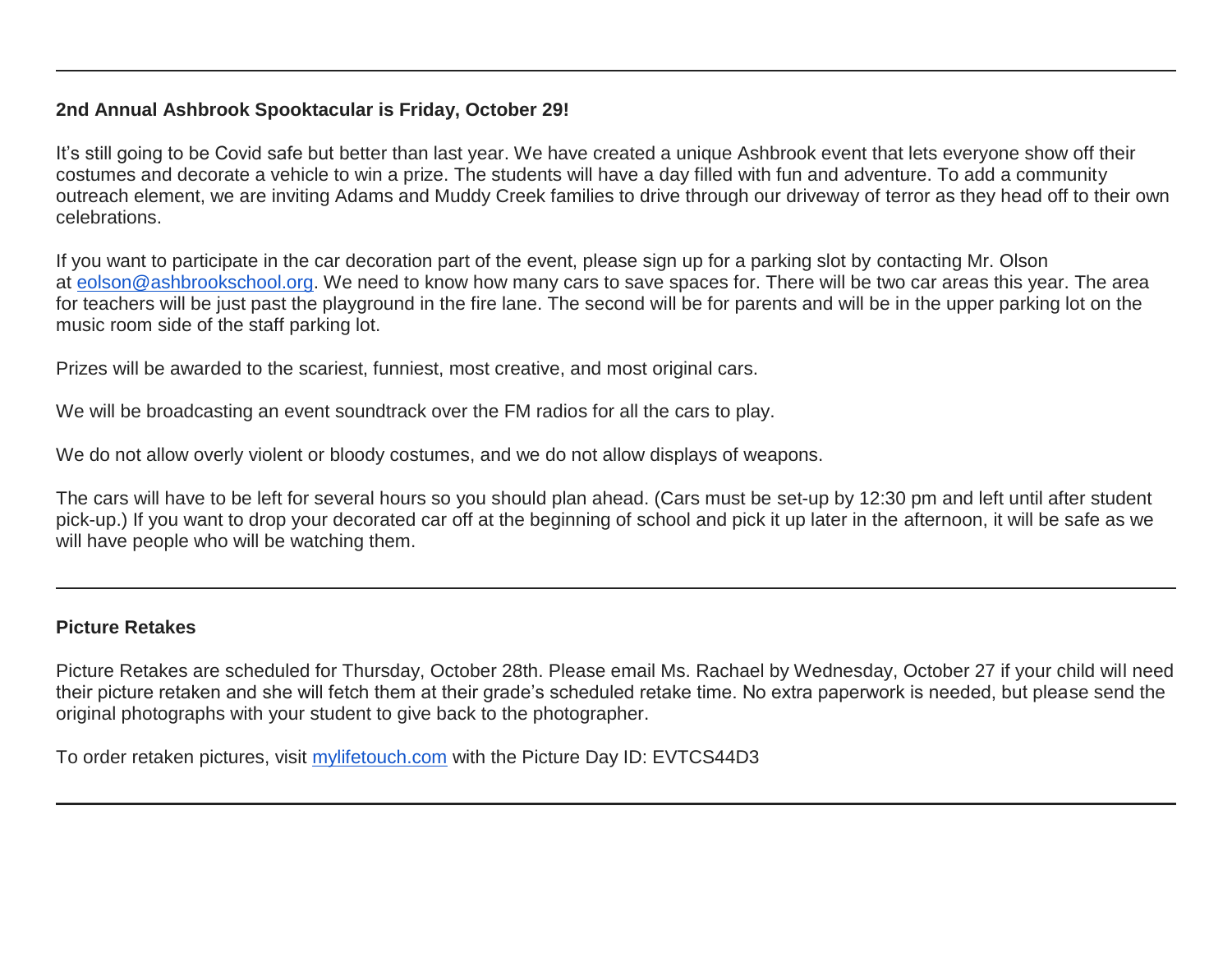#### **Socktober is underway!**

You can drop off new socks in the bin by the front door or you can buy them online and have them delivered to The Ashbrook Sockdrive, 4045 SW Research Way, Corvallis, OR 97333. The socks will be donated to shelters throughout Corvallis at the end of the month.

#### **Thoughts About Testing from Ashbrook's COVID Medical Advisory Group**

For the first two weeks of our testing partnership with WVT, we submitted 17 and 10 COVID samples, respectively. Given these numbers, we thought it would be a good idea to hear from our Advisory Board on the value of testing as a way to encourage you to participate in this program. With winter on its way, and the likely prospect of our spending more time indoors, establishing a weekly habit of testing seems like a good way to get ahead of this. As always, please let Doc know if there are any barriers to participation that the school can mitigate, and he'd be happy to accommodate.

From the Medical Advisory Group:

"Dear Ashbrook,

Routine COVID testing can help identify COVID cases early and is part of a multipronged approach to reduce spread, isolate infections and keep the school open for in person instruction as well as providing as much protection as possible for all our students – many of whom are not yet eligible for vaccination. The testing is easy to do in the comfort of your home. The current testing is not the brain tickler of the early pandemic and only involves a brief swab of the main nose area. Many professional and college sports programs test their teams a minimum of 3 times a week to help keep everyone safe, healthy and able to participate – our school is even more important to keep safe and in person."

Please help Ashbrook do everything possible to avoid an in person shutdown. Testing through this program is quick, easy, no cost, and of tremendous benefit to our community!

#### **COVID Reminders to All Parents**

Ashbrook has enrolled in Oregon Health Authority's COVID-19 Screening Program for K-12 students. This weekly testing program is entirely optional. You can pick-up a barcoded test kit on Monday mornings from the orange bucket just outside the front door, test your child that night or Tuesday morning, and return the test Tuesday morning. You will receive confidential results in 1-2 days. For more details, click **[HERE](http://link.mystudentsprogress.com/ls/click?upn=n7jYKe39nC4PrVAw2BzaOolgU5XUleaJ61qfvNJxTW3uoi8RFzNYUfSc1qXdqajA34djZWrxIBJBxzp2whbybvqIYp3dDOkCDgKesziBdCm5lREQK9RheqVEh9QjAqMMz0UWhlnOZ-2B3RUAGeWpjHrkMIUF8j8RLxhXnCxS94iqC4ZnDQ5YPoCZSnFKK3KrrVqFNY_1PndbFfBoQGSZbxwXHHEexw3B2F0fG-2BUmuXm6a-2BX-2BzswNDzDEkCCQHprs6NZrRojRJ7SgLZ3Tgg3CrPtJSKtJlsMH6dkzBvjBUkSbB5jSR7JRW0SNV-2B6MsQOfeFxsv0OqeuEXKgRnskMcsTkbepwV080gn4pYPtK8tG2L-2FEMYeSV-2B1dZeyio-2B6jEMQTRrFDbGtlFOHSscpSuMGgFN70IFnbXrcyJa-2B2cpgXBEUfthgcBLz4LmxiurQmepYtBXM2hpv-2BDfdYi4CsuOAuNb9S47Bx6wKqiUyxoJyBUlhs2lgMohqzCXrv819mSh3pCMZPppO6TtjZDZRgFmZNBDrWnOSYOvKKqrz6WM12X2E3cMhv6preBvlrVQEB5WDVMCdxBCd-2F3RVPe-2BL5rnhlNyTNcXipfmcf-2F1ljZrg5G8-2BJVvXUW4BjV4T8O1ALKUhiuDUCE)**.